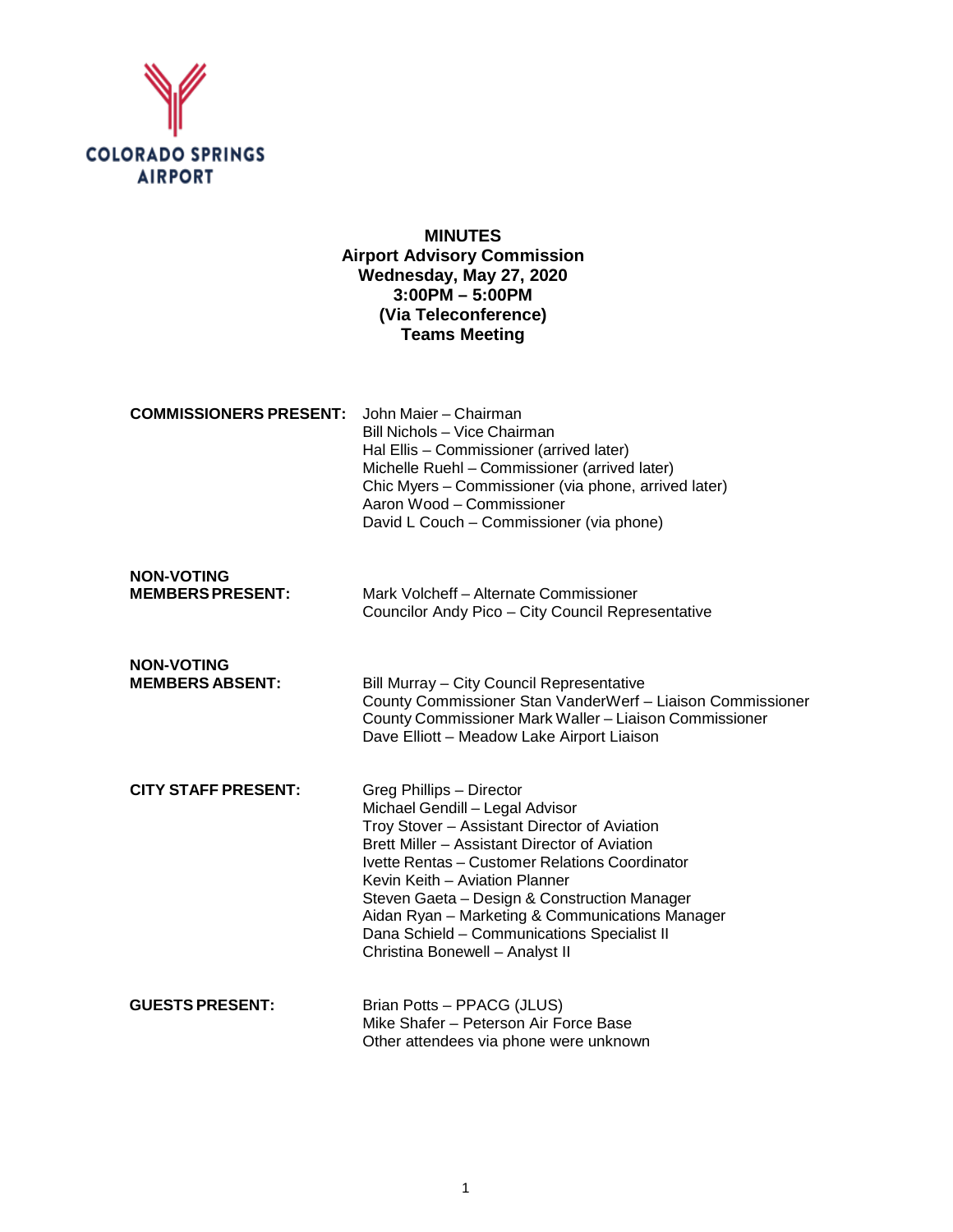#### I. **MEETING CALLED TO ORDER at 3:00PM MAY 27, 2020 by CHAIRMAN MAIER**

#### II. **APPROVAL OF THE FEBRUARY 26, 2020 MEETING MINUTES**

Vice Chairman Nichols made a motion to recommend approval of the May 27, 2020 meeting minutes. Commissioner Couch seconded.

Discussion: None

VOTE: **APPROVED** (**Unanimous, Roll Call Passed 4 Yes**).

## III. **INTRODUCTION OF GUESTS**

#### IV. **COMMUNICATIONS**

• None

### V. **PUBLIC COMMENT**

• None

#### **VI. NEW BUSINESS AND REPORT ITEMS**

**A. Land Use Review –** Kevin Keith

Kevin Keith presented twelve (12) Land Use Items.

Vice Chairman Nichols made a motion to recommend approval of Land Use Items #1, #2, #3, #4, #5, #6, #7, #8, #9, #10, #11, and #12 as presented to the Commission at the May 27, 2020 meeting. Commissioner Couch seconded.

Discussion: None

#### VOTE: **APPROVED (Unanimous, Roll Call Passed 5 Yes).**

**B. RetoolsCOS –** Greg Phillips/Kevin Keith

The City of Colorado Springs Planning Department has launched the RetoolCOS project to update Chapter 7 Zoning and Subdivision regulations.

Greg Phillips mentioned Jviation had completed the full scope and is currently working on a Draft Analysis and Land Use Study for the Master Plan. Because of the current restrictions that are in place, the airport is finding it a challenge to set up meetings with the public and focus groups.

Chairman Maier distributed module I Public Draft to the Commission via email for review. Vice Chairman expressed his concerns for the complexity of the document and is relying on airport staff and Jviation to assist with reaching a greater level of understanding.

The Chair voiced his opinion about the significant impact and how updating the code could provide a good opportunity to incorporate noise mitigation proposals into the code revision.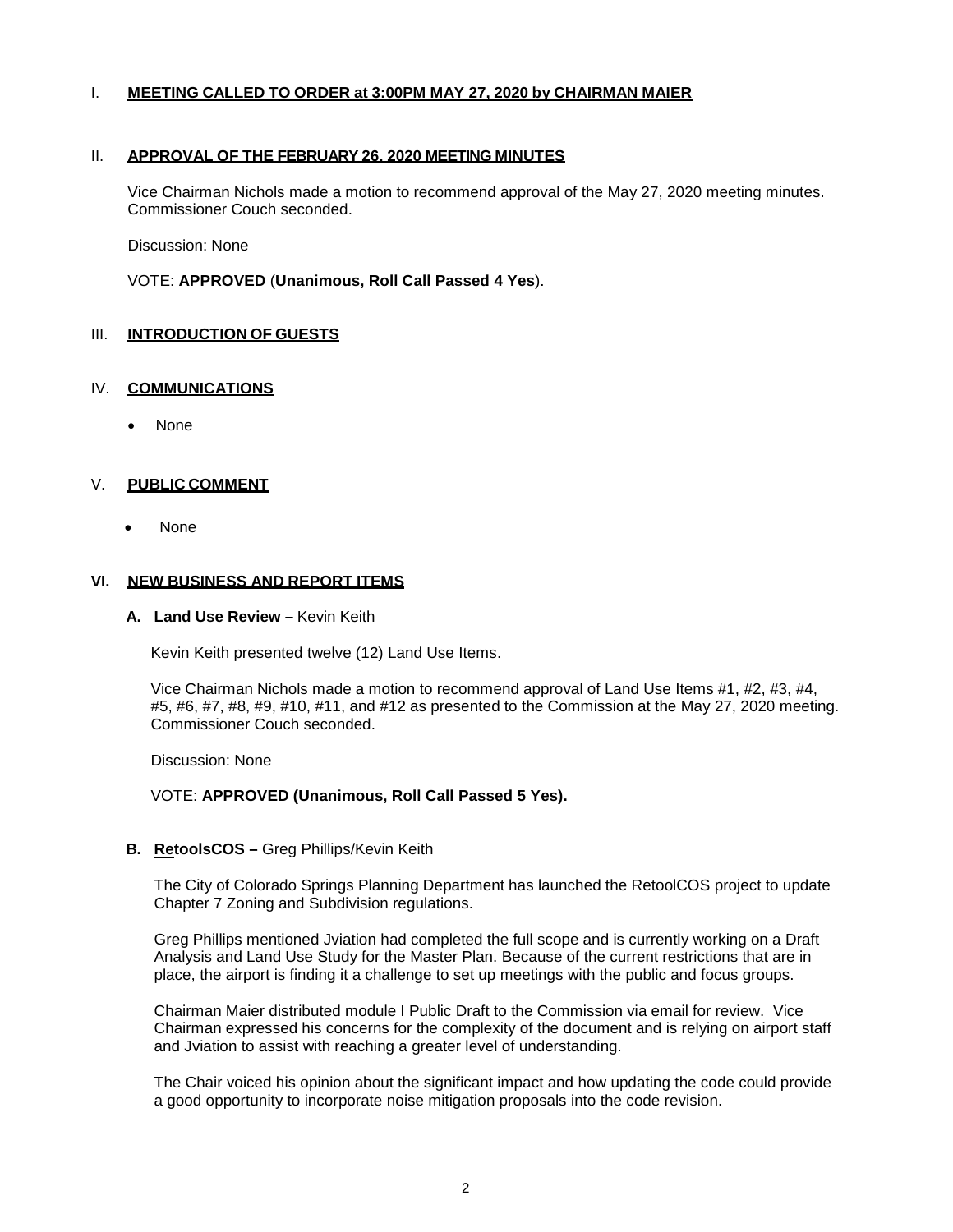Due to time sensitivity, Councilor Pico suggested a meeting to discuss RetooLCOS should be held sooner rather than later. The Commission will hold a Special Meeting the week of June 15 to discuss RetoolCOS. Additional details forthcoming.

Chairman Maier expressed his appreciation to Brian Potts, PPACG, for the thoughtful process the Joint Land Use Study (JLUS) works well with the airports has undertaken in addressing the RetoolCOS initiative.

# **C. Director's Airport Business Report**

- Project Status Report Steven Gaeta
	- $\circ$  A few projects remain on hold until the financial impact of the epidemic can be fully determined.
	- o First floor modernization is close to completion.
	- o All five escalators have been replaced and operational.
	- $\circ$  The south main elevator shaft had to be replaced and is expected to be fully functional by the end of June 2020.
	- o US Forest Service Apron/Deicing Pad construction is scheduled to be completed by the end of July 2020.
	- o The Global Super Tanker is no longer based out of COS.
	- o IT Virtualization is moving forward. The new server has been installed and Airport IT will begin migrating on May 25.
- Traffic Trend Report Greg Phillips
	- o Enplanements were down 93.8% for the month of April 2020.
	- o On April 18, 96 individuals went through the TSA checkpoint. Compared to an average day in April 2019 which had 2,156 people.
	- o For the month of May, the airport is averaging approximately 287 passengers per day. On May 22, 525 individuals went through the TSA checkpoint.
	- o The airport continues to work with Mike Boyd, Air Service Consultant regarding future air travel.
- COS Financial Report Christina Bonewell
	- Due to COVID-19, April revenue dropped 50% lower than originally forecasted. Revenue was down \$940K for the month of April.
	- During the month of April Parking Revenues down \$526K, Airfield Revenues down \$60K, Retail Gift down \$33K, Rent Car Privileges down \$230K lowest than a three year historical trend.
	- Operating expense savings have been gained by reducing costs related to travel, machinery and equipment purchases, marketing expenses, facility and grounds maintenance, utilities and professional services.
	- Based on the COVID-19 crisis, the airport is anticipating a \$5.4M loss for the year 2020.
	- As a result of taking early measures, the airport will have \$2.7M in expense savings by the end of the year.
	- The Request for Reimbursement (RFR) from the Cares Act Funding is anticipated to be submitted the first week in June.
	- By the end of 2020, the airport will review the budget and possibly release some of the projects that have been placed on hold.
- Airport Business Development Report Greg Phillips/Troy Stover
	- o Due to the current COVID-19 incident, the Colorado Springs Airport Full Scale Exercise (Phoenix Rising III) was cancelled. Airport Administration is working with the Federal Aviation Administration (FAA) to reschedule for October 2020.
	- o Discussions of a 20,000 sq. ft. hanger development for COS Owners continues.
	- o A small lean-to is being added to a Sierra Nevada hangar.
	- o The Keith Corporation is constructing a 32,000 sq. ft. hanger for Sierra Nevada.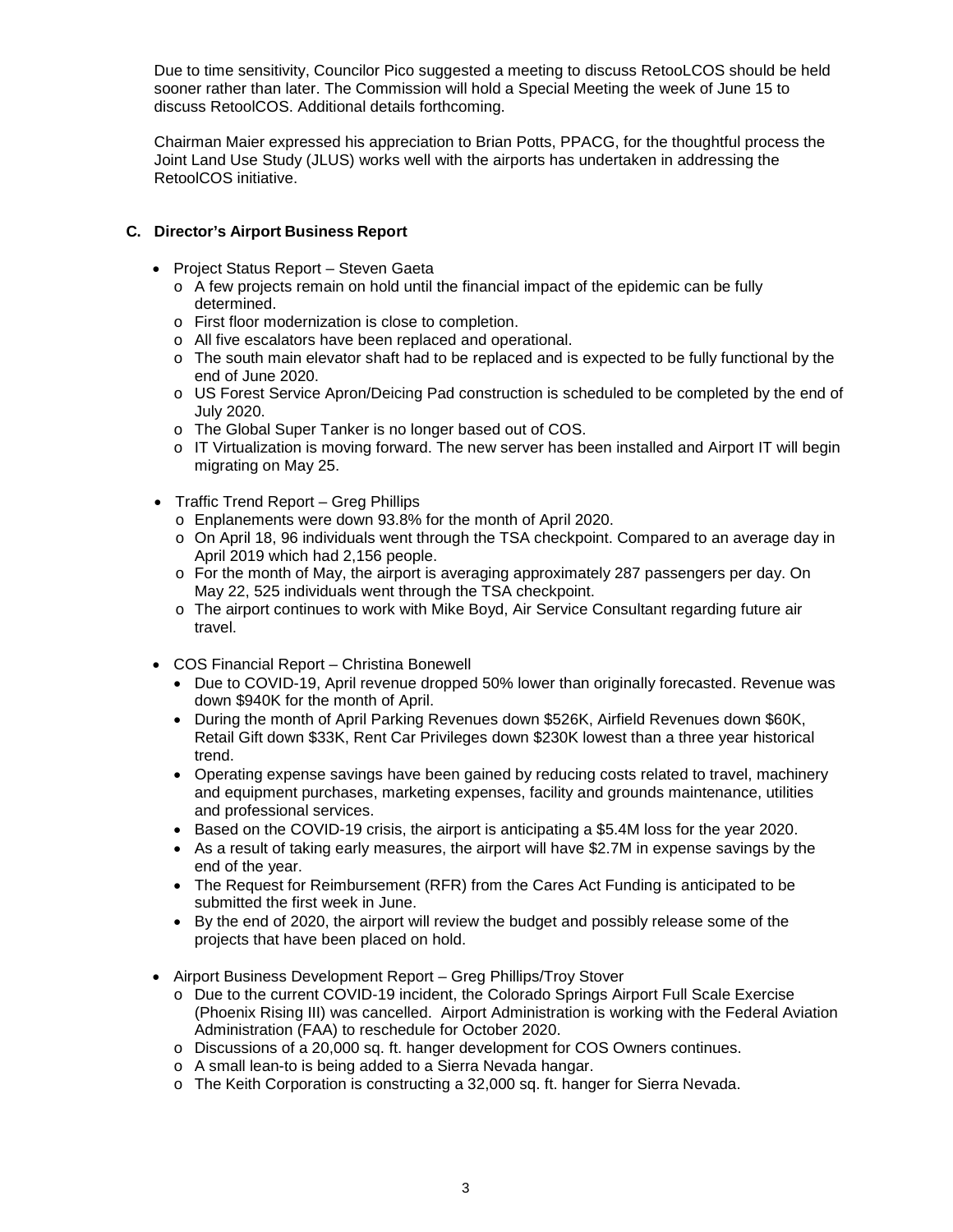- o The airport has partnered with Sierra Nevada to improve the taxi lane to accommodate wider aircrafts. Bids came in below engineers estimate and meet the financing requirement for Sierra Nevada.
- o US Forest Service/Deicing Pad construction is moving forward. The airport is currently working on an Operational Agreement.
- o Discussions of a retail/gas station development on the South of Milton E Proby has initiated.
- o Discussions of a 10 acre ground lease for the development of a 125,000 sq. ft. office space continues.
- o Project Jungle is complete and the construction of Project Rodeo is moving forward.
- o Discussions of Project Paradise are moving forward. Additional information forthcoming.
- $\circ$  Airport staff is in discussion with a developer regarding a letter of intent for a 5 acre, single story office building on Embraer Heights. Construction is anticipated to begin in July 2020.
- o Discussions of a 300,000 sq. ft. distribution center on Peak Innovation Parkway is moving forward.
- o A developer is displaying interest on approximately 70 acres of Industrial Speculative Development at the business park.
- o Currently there is approximately \$15M of construction taking place in the business park.
- o Due to the COVID-19 discussions of development plans for two (2) hotels have been placed on hold. Additional information forthcoming.
- o Airport staff and Urban Frontier are planning to meet with the Commission and City Council regarding P3 legal document.
- o By the end of June 2021, development in the business park will bring an additional 2,000 jobs to the community.
- o Chairman Maier queried whether any of the projects are being contemplated as future land sales or P3 developments vs Long Term Lease agreements. Those discussions are still in the preliminary stages.
- **D. COVID 19 Update** Greg Phillips
	- As COVID-19 remains fluid, the airport is maintaining the cleanliness of the terminal and maintaining the health of the staff.
		- o As of May 18, all COS employees are required to have their temperature screened before entering the building.
		- o Employees must wear a face mask while in the public area.
		- o Some of the airport tenants are requiring their employees to wear face mask and have installed plexiglass on their counter tops for additional protection.
		- o Signs encouraging social distancing and wearing a mask have been placed around the terminal.
		- o Currently above 50% of airport staff have returned to work. The return of a full staff isn't anticipated until July.
		- o All concession on the public side remain closed. But, coffee and grab-n- go snacks are available from the vending machines.
		- o On the concourse, Travel Mart and the Food Court remain open. Tables have been moved around to create social distancing.

## **E. Chairman's Report**

• None

## VII. **OTHER BUSINESS**

• Colorado Aeronautical Board Update (as required) – Commissioner Myers

American Airlines applied to the US Department of Transportation (DOT) and requested to terminate current flights from several mountain airports that they serve from Dallas Fort Worth (DFW). The request for termination has been denied, but several destination are being consolidated.